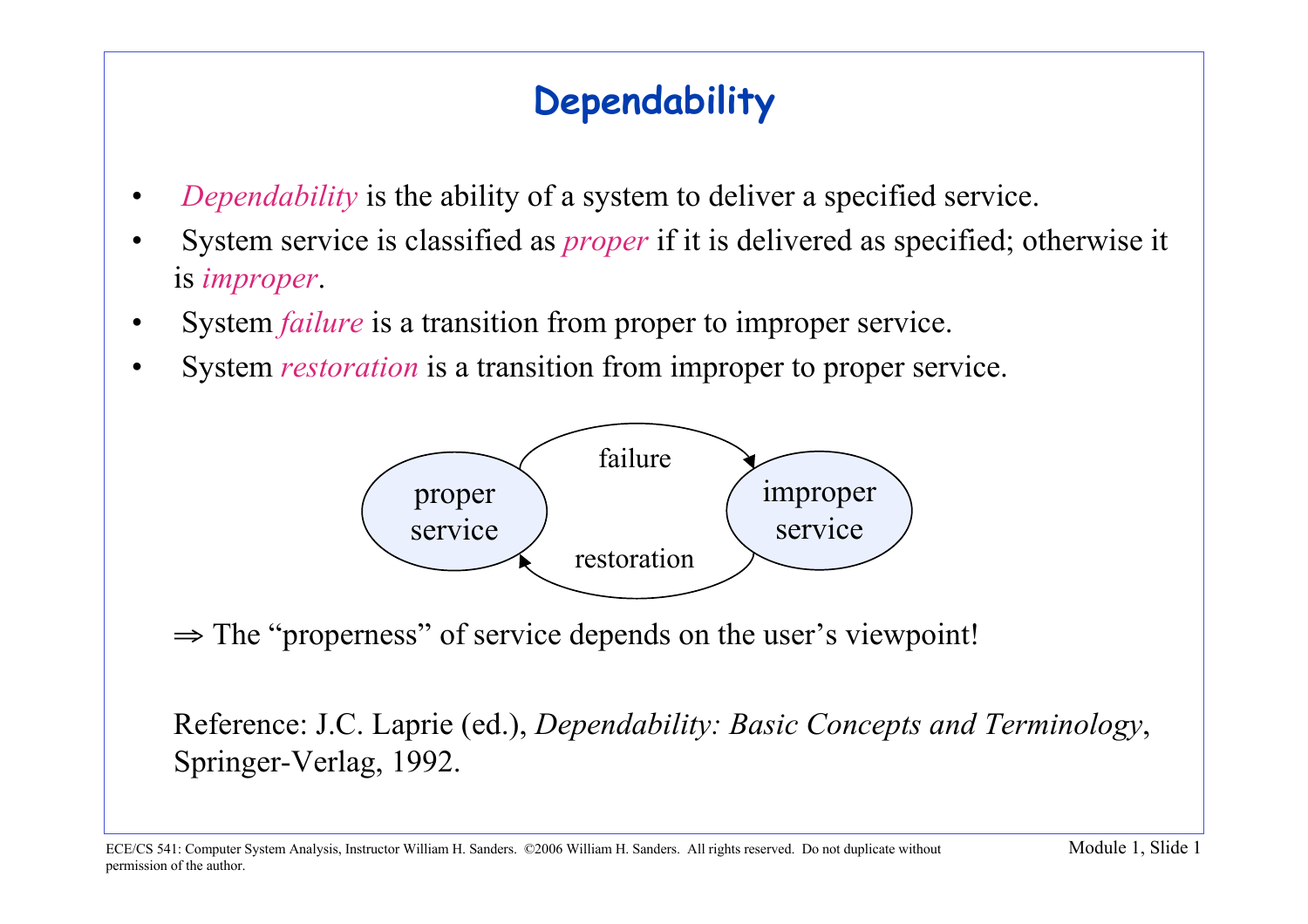#### **Examples of Specifications of Proper Service**

- *k* out of *N* components are functioning.
- every working processor can communicate with every other working processor.
- every message is delivered within *t* milliseconds from the time it is sent.
- all messages are delivered in the same order to all working processors.
- the system does not reach an unsafe state.
- 90% of all remote procedure calls return within *x* seconds with a correct result.
- 99.999% of all telephone calls are correctly routed.

⇒ Notion of "proper service" provides a specification by which to evaluate a system's dependability.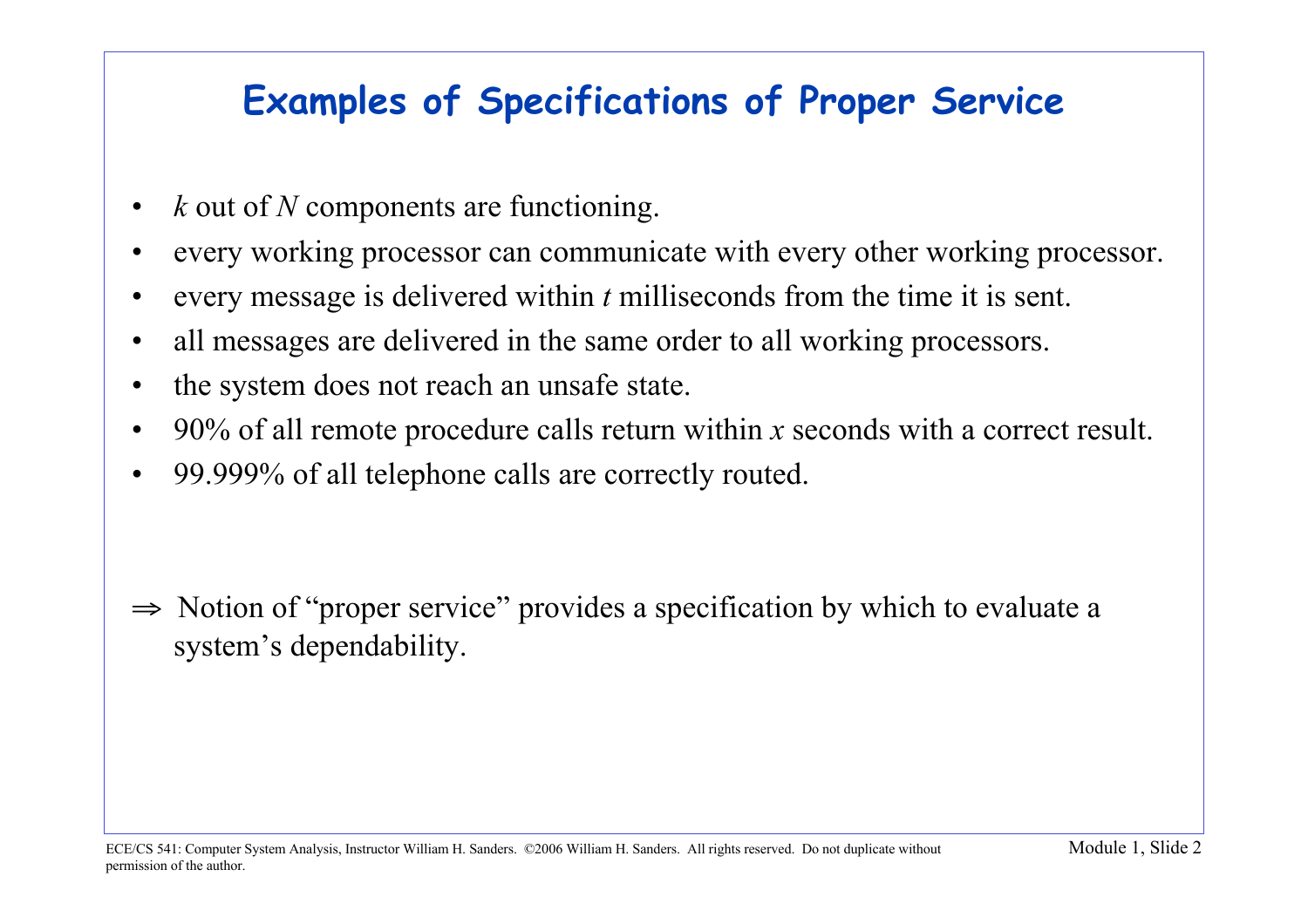## **Dependability Concepts**

- *Measures* properties expected from a dependable system
	- Availability
	- Reliability
	- Safety
	- Confidentiality
	- Integrity
	- Maintainability
	- Coverage
- *Means* methods to achieve dependability
	- Fault Avoidance
	- Fault Tolerance
	- Fault Removal
	- Dependability Assessment
- *Impairments* causes of undependable operation
	- Faults
	- Errors
	- Failures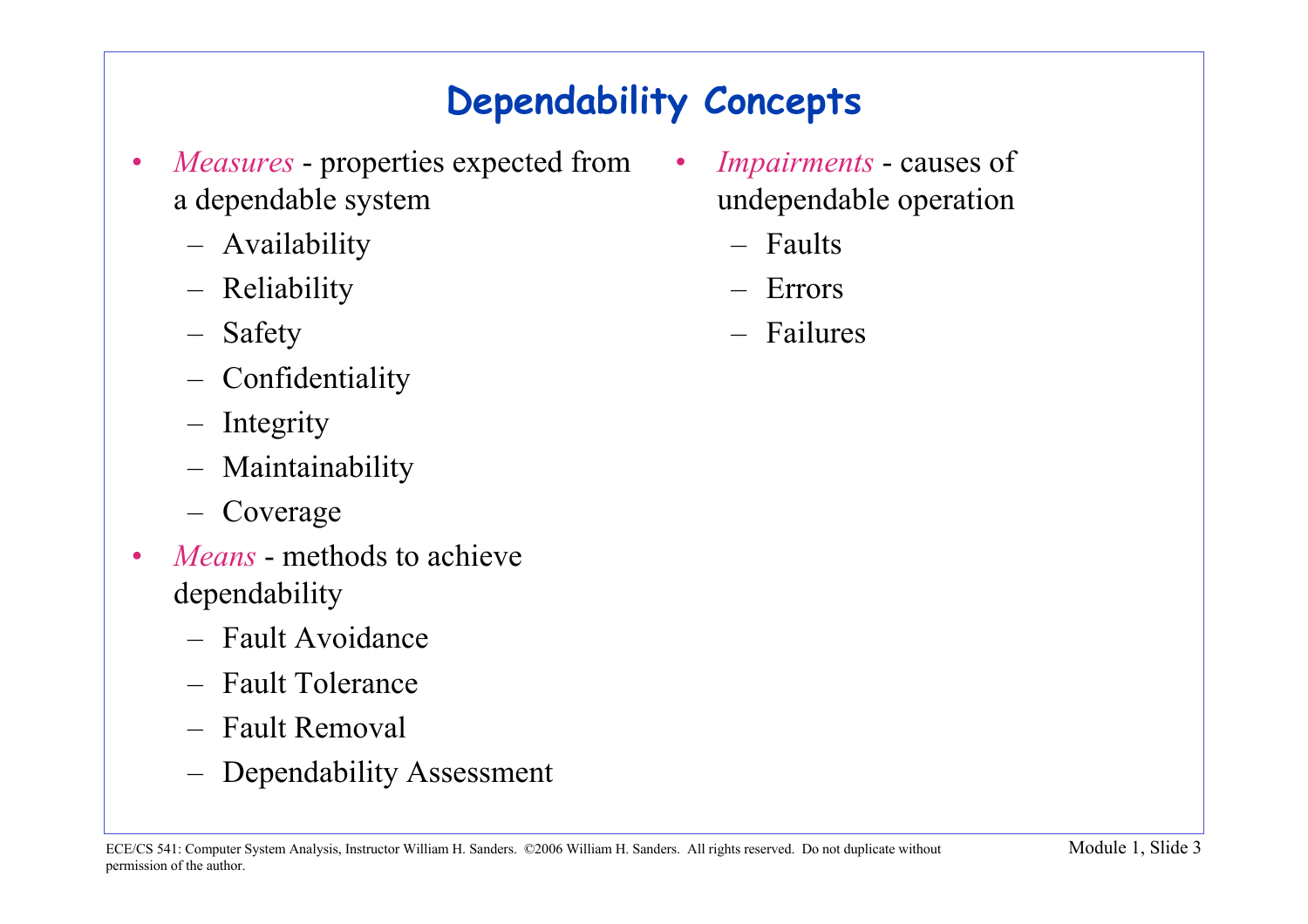#### **Faults, Errors, and Failures can Cause Improper Service**

- *Failure* transition from proper to improper service
- *Error* that part of system state that is liable to lead to subsequent failure
- *Fault* the hypothesized cause of error(s)

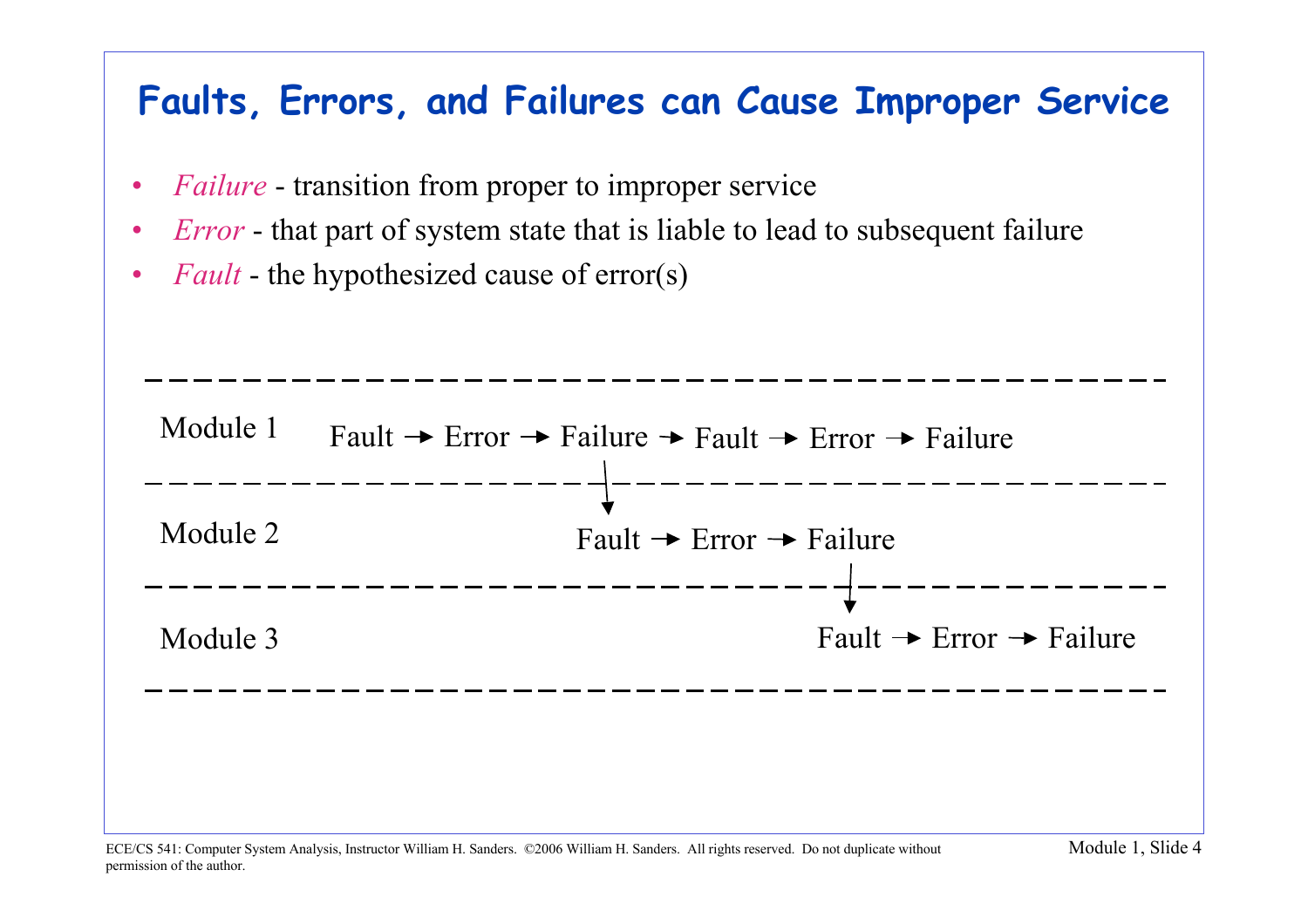# **Dependability Measures: Availability**

*Availability* - quantifies the alternation between deliveries of proper and improper service.

- *A*(*t*) is 1 if service is proper at time *t*, 0 otherwise.
- $E[A(t)]$  (Expected value of  $A(t)$ ) is the probability that service is proper at time *t*.
- $A(0,t)$  is the fraction of time the system delivers proper service during [0,*t*].
- $E[A(0,t)]$  is the expected fraction of time service is proper during [0,*t*].
- $-P[A(0,t) > t^*]$   $(0 \le t^* \le 1)$  is the probability that service is proper more than  $100t^*$ % of the time during  $[0,t]$ .
- $A(0,t)_{t\to\infty}$  is the fraction of time that service is proper in steady state.

$$
- E[A(0,t)]_{t\to\infty}], P[A(0,t)]_{t\to\infty} > t^*]
$$
 as above.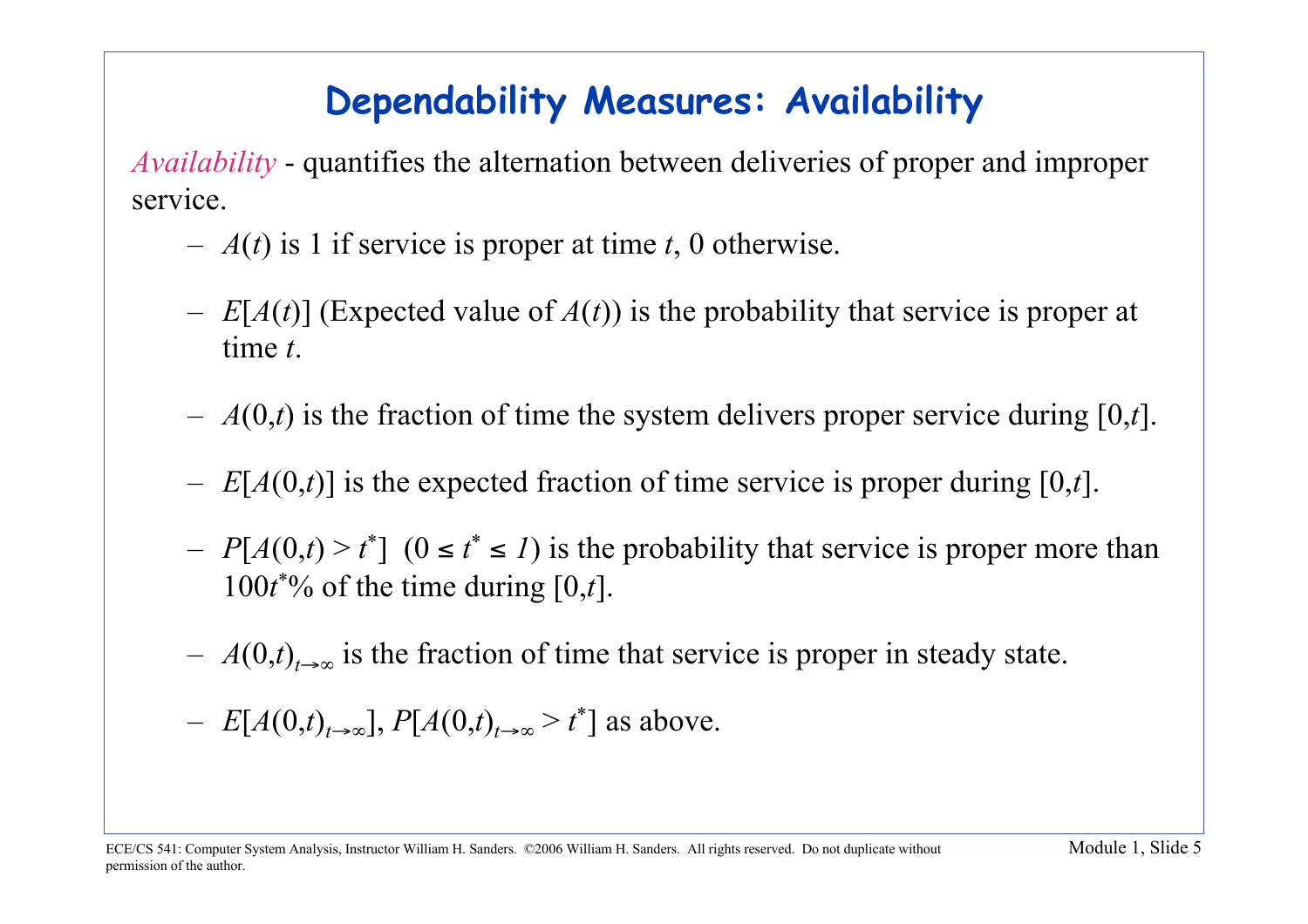#### **Other Dependability Measures**

- *Reliability* a measure of the continuous delivery of service  $-R(t)$  is the probability that a system delivers proper service throughout [0,*t*].
- *Safety* a measure of the time to catastrophic failure
	- $-S(t)$  is the probability that no catastrophic failures occur during [0,*t*].
	- Analogous to reliability, but concerned with catastrophic failures.
- *Time to Failure* measure of the time to failure from last restoration. (Expected value of this measure is referred to as *MTTF - Mean time to failure*.)
- *Maintainability* measure of the time to restoration from last experienced failure. (Expected value of this measure is referred to as *MTTR - Mean time to repair*.)
- *Coverage* the probability that, given a fault, the system can tolerate the fault and continue to deliver proper service.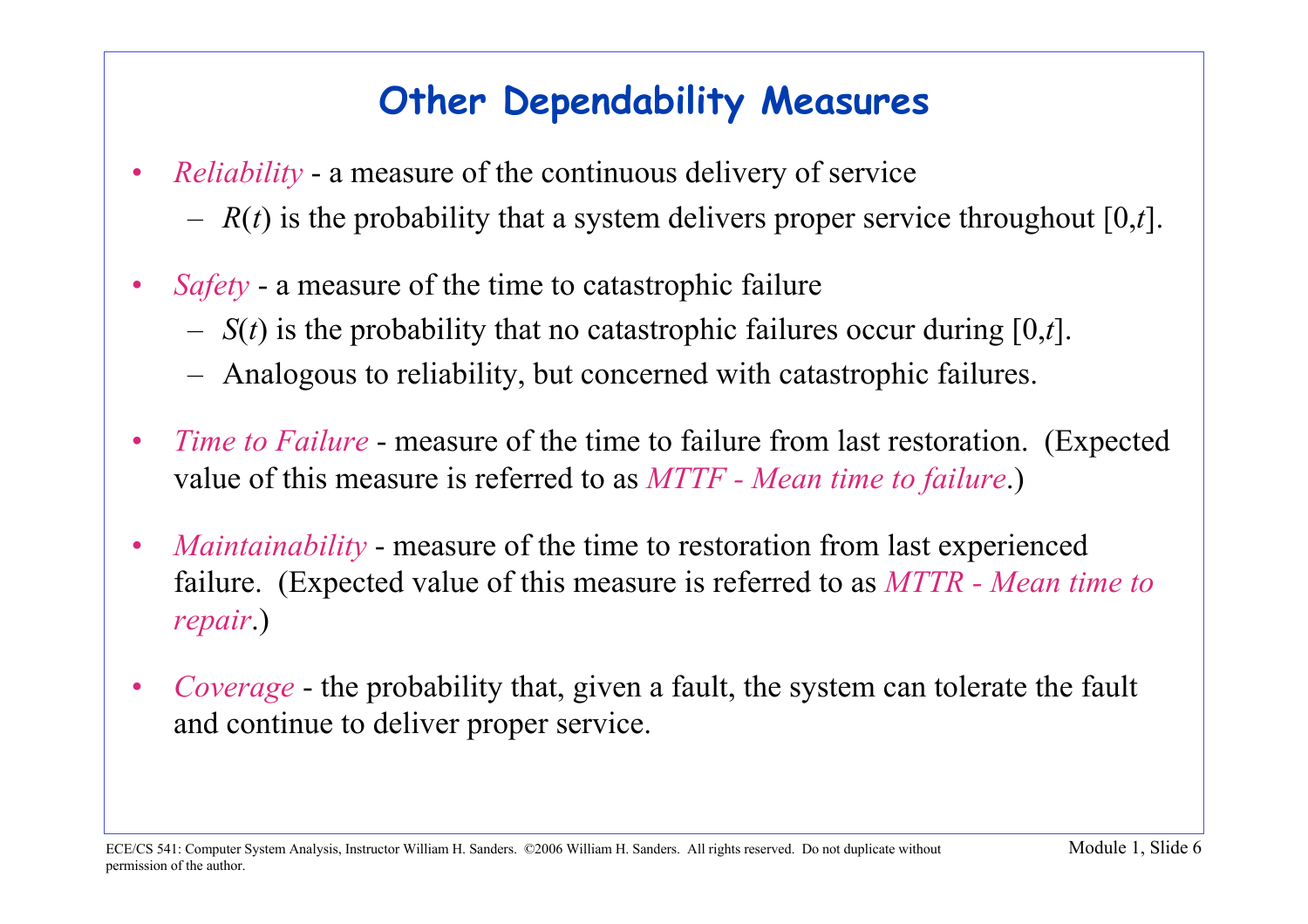

• The analytical expression of the MTTF can be calculated for each architecture using these Markov models.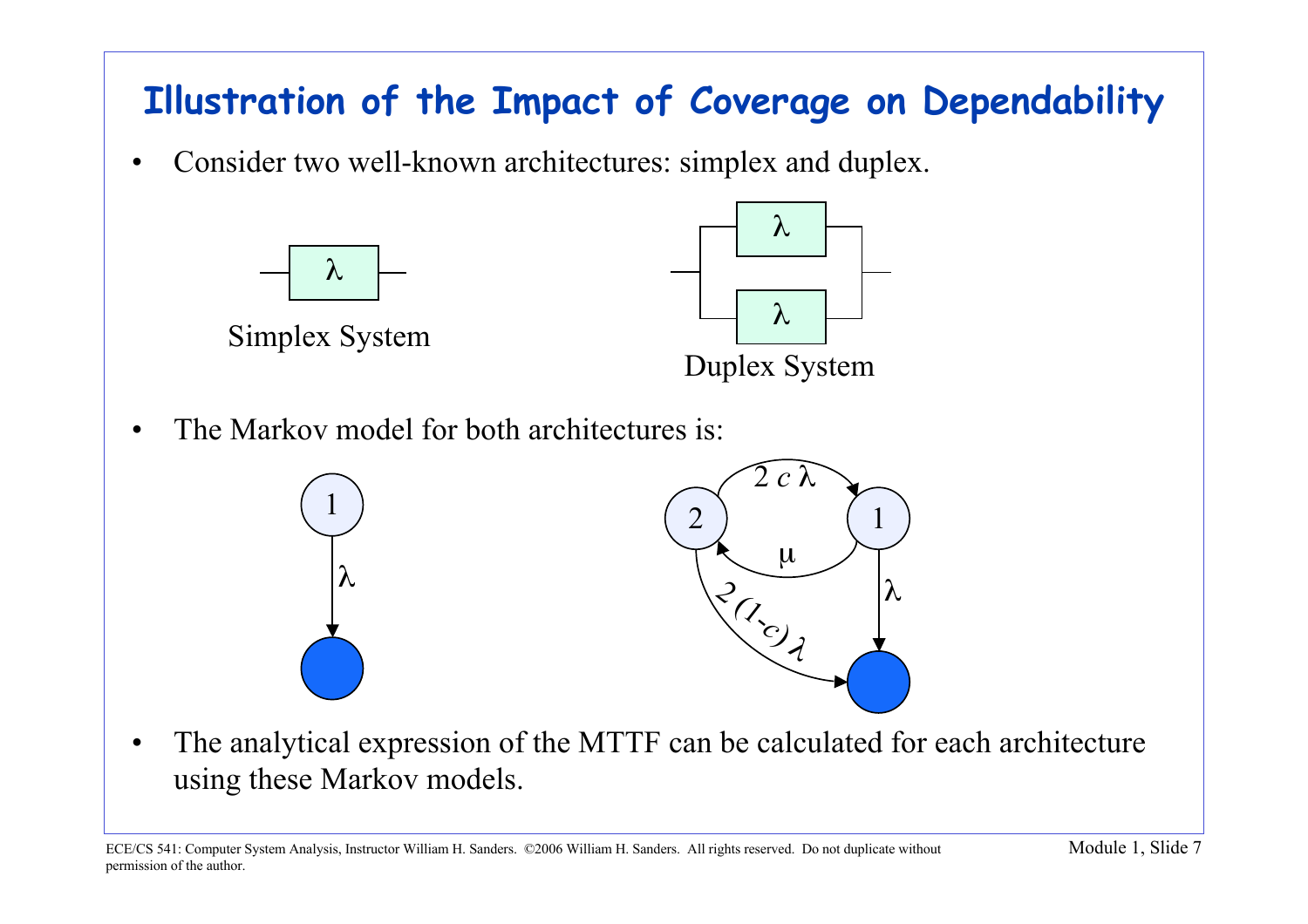## **Illustration of the Impact of Coverage, cont.**

- The following plot shows the ratio of MTTF (duplex)/MTTF (simplex) for different values of coverage (all other parameter values being the same).
- The ratio shows the dependability gain by the duplex architecture.



• We observe that the coverage of the detection mechanism has a significant impact on the gain: a change of coverage of only 10-3 reduces the gain in dependability by the duplex system by a full order of magnitude.